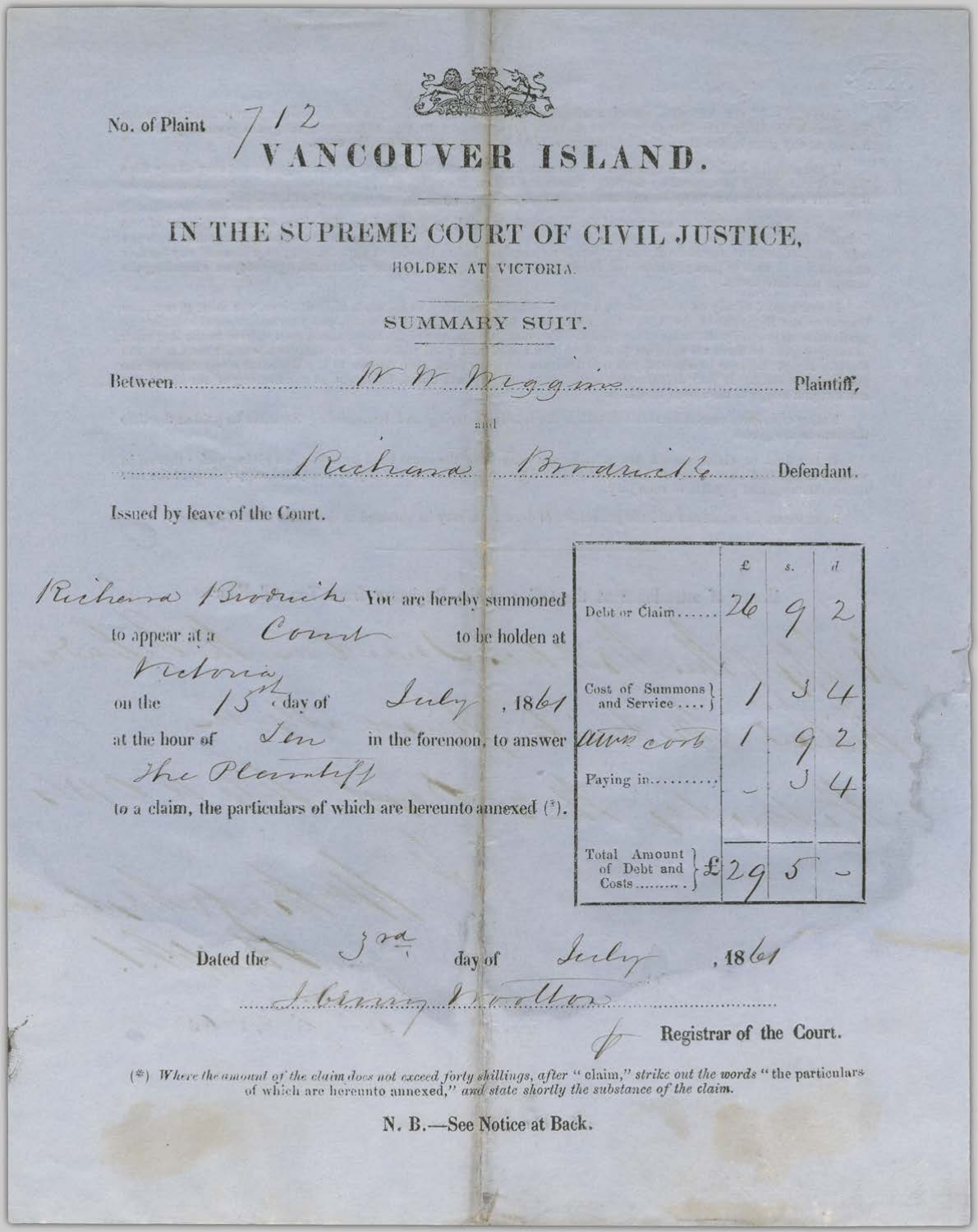NOTICE.-If you are desirous of confessing the Plaintiff's claim, you must deliver your confession to the Registrar of the Court five clear days before the day of appearing to this summons; but you may enter your confession at any time before the day of appearing, subject to the payment of further costs.

If you and the Plaintiff can agree as to the amount due and the mode of payment, judgment may at any time before the Court-day be entered by the Registrar of the Court. In which case, you and the plaintiff must attend at the Registrar's office for that purpose, and no attendance by either of you will be necessary at the Court.

If you admit the whole or any part of the Plaintiff's demand, by paying into the office of the Registrar of the Court, at the Court House the amount so admitted, together with the costs, proportionate to the amount you pay in, five clear days before the day of appearance, you will avoid any further costs, unless in case of part payment, the Plaintiff, at the hearing, shall prove a demand against you exceeding the sum so paid into Court.

If you intend to rely on as a defence, a set-off, infancy, coverture, or a statute of limitations, you must give notice thereof to the Registrar of the Court five clear days before the day of hearing, and your notice must contain the particulars required by the rules of the Court. You must also, in any of the above cases, then deliver to th Court. If your defence be a set-off, you must, within the same time, also deliver to the Registrar a statement of the particulars thereof. If your defence be a tender, you must pay into Court, before, or at the hearing of the cause, the amount you allege to have been tendered.

Notice of defence cannot be received unless the fees for entering and transmitting the same be paid at the time the notices are given.

If the debt or claim exceed five pounds, you may have the cause tried by a jury, on giving notice thereof in writing at the said office of the Registrar, two clear days at least before the day of trial, and on payment of the fees tor summoning, and payable to such jury.

Summonses for witnesses and the production of documents may be obtained at the Office of the Registrar.

Hours of attendance at the Office of the Registrar from Ten till Four. ras Derned en hadaug dur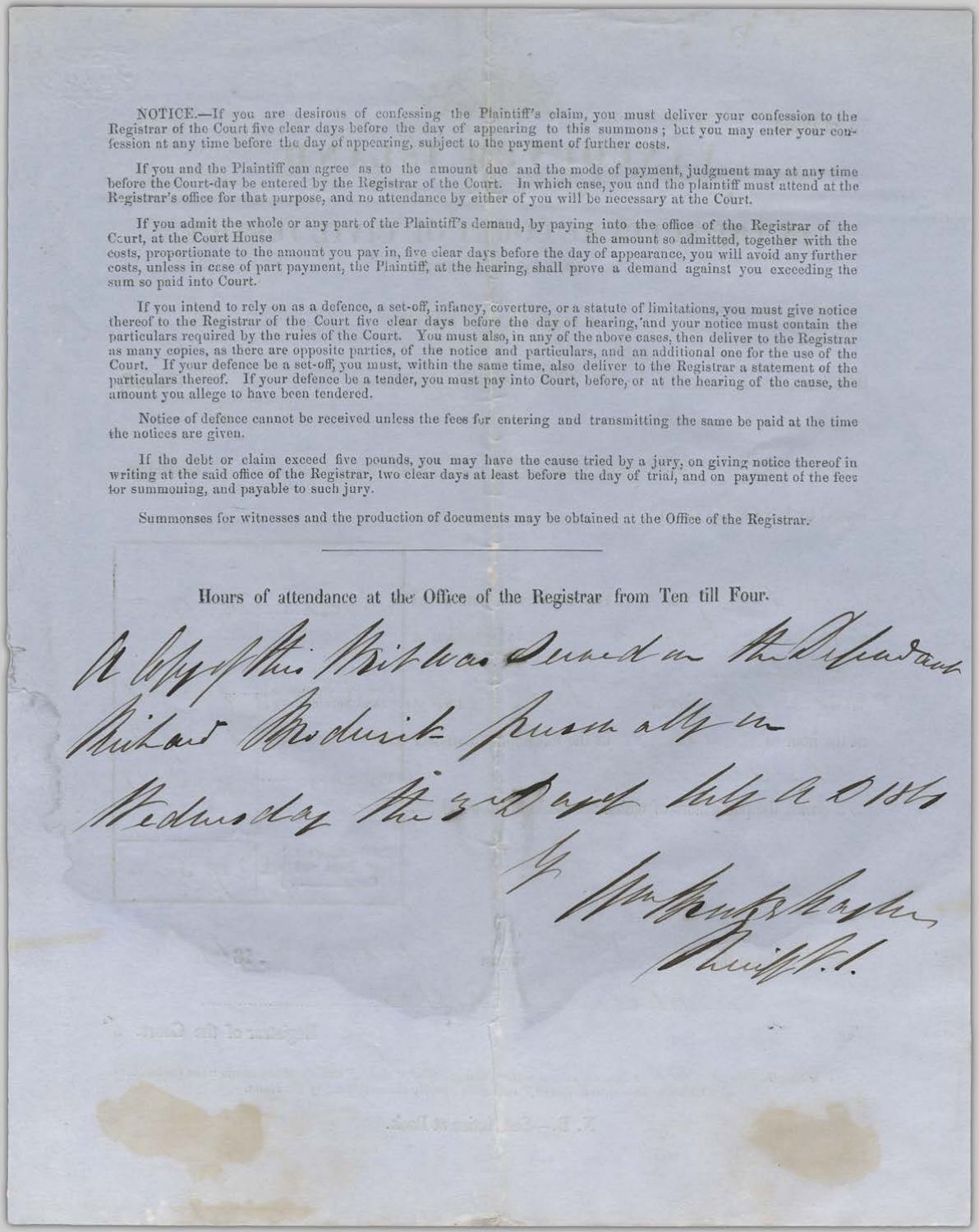Richard Brodrick July 200 Io annomat of Parmesson mite made ly you in farm I dames Fulle dated due fraa-an hum of One hundred dellars) Ann ty said Finkla mained 15 Pleasantiff Sept 1858 up to 1-2 du 1861, 21-20 Seny Peaker Costo £1. 9 - 2